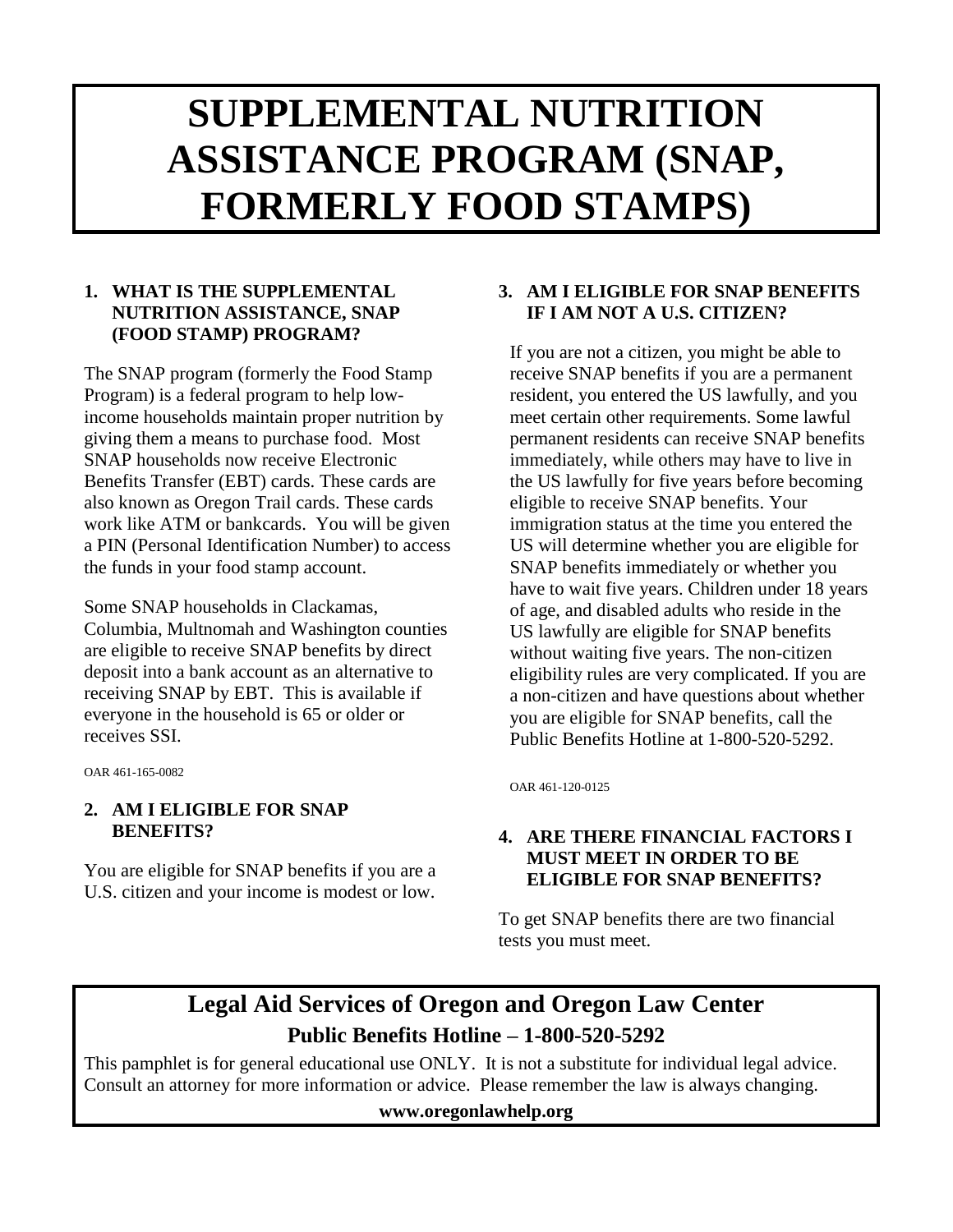(1) **Resource Test**. Your total resources (checking accounts, savings accounts, stocks and bonds, equity in vehicles, real property, etc.) cannot be more than \$2,000 per household. If there is an individual who is 60 years or older or disabled, their resources cannot be over \$3,250.

OAR 461-160-0015

Some people are "**categorically eligible**". That means that the resource and the income tests don't apply to you*. You do not have to meet the income or resource test if you receive certain other public benefits* such as TANF (or any benefit or service funded by TANF such as child care, JOBS benefits, TA-DVS), SSI, or if your countable income is less than 185% of the federal poverty rate and you have received the Information and Referral Services pamphlet from DHS.

OAR 461-135-0505

(2) **Income Test**. You must meet the countable income (income before taxes are deducted from your check and after exclusions are deducted from your income) and adjusted income (income after deductions are taken) limits. If there is someone over 60 or disabled or "categorically eligible" (on TANF or receiving services under TANF, SSI, or has income that is less than 185% of the poverty level and has received a pamphlet about Information and Referral Services), then they only have to meet the adjusted income limit. OAR 461-135-0505; 461-160-0020 461-160-0400; 461-160-0430

If you are **self-employed**, there is a special income test to determine your eligibility for SNAP benefits. If you have any qualifying

business expenses you will have 50% of your gross receipts excluded from your income to determine if you are eligible for SNAP benefits. OAR 461-145-0920, 461-145-0930

## **5. HOW MUCH WILL I GET IN SNAP BENEFITS?**

Your SNAP benefits will be based on your household or family size and income. There are also deductions that you can get. The deductions will reduce the income that will be counted for SNAP benefits (and increase your SNAP benefits). The deductions that you may qualify for are:

- (a) dependent care costs;
- (b) for people who are 60 or over or disabled, medical and dental costs, including nursing care, attendants and housekeepers, assistance animal costs, medical transportation and lodging, medical insurance and co-payments, medications and medical supplies;
- (c) an earned income deduction if your income comes from working;
- (d) a standard deduction based on the number of people on your SNAP benefits grant;
- (e) child support payments that you pay for a child not in your household;
- (f) a shelter deduction for your housing and utilities.

OAR 461-160-0400; 461-160-0415 461-160-0420; 461-160-0430

## **6. HOW DO I APPLY?**

• If there are minor children in your household or you are an adult without a disability and you do not have children in your household, contact your local

This pamphlet is for general educational use ONLY. It is not a substitute for individual legal advice. Consult an attorney for more information or advice. Please remember the law is always changing.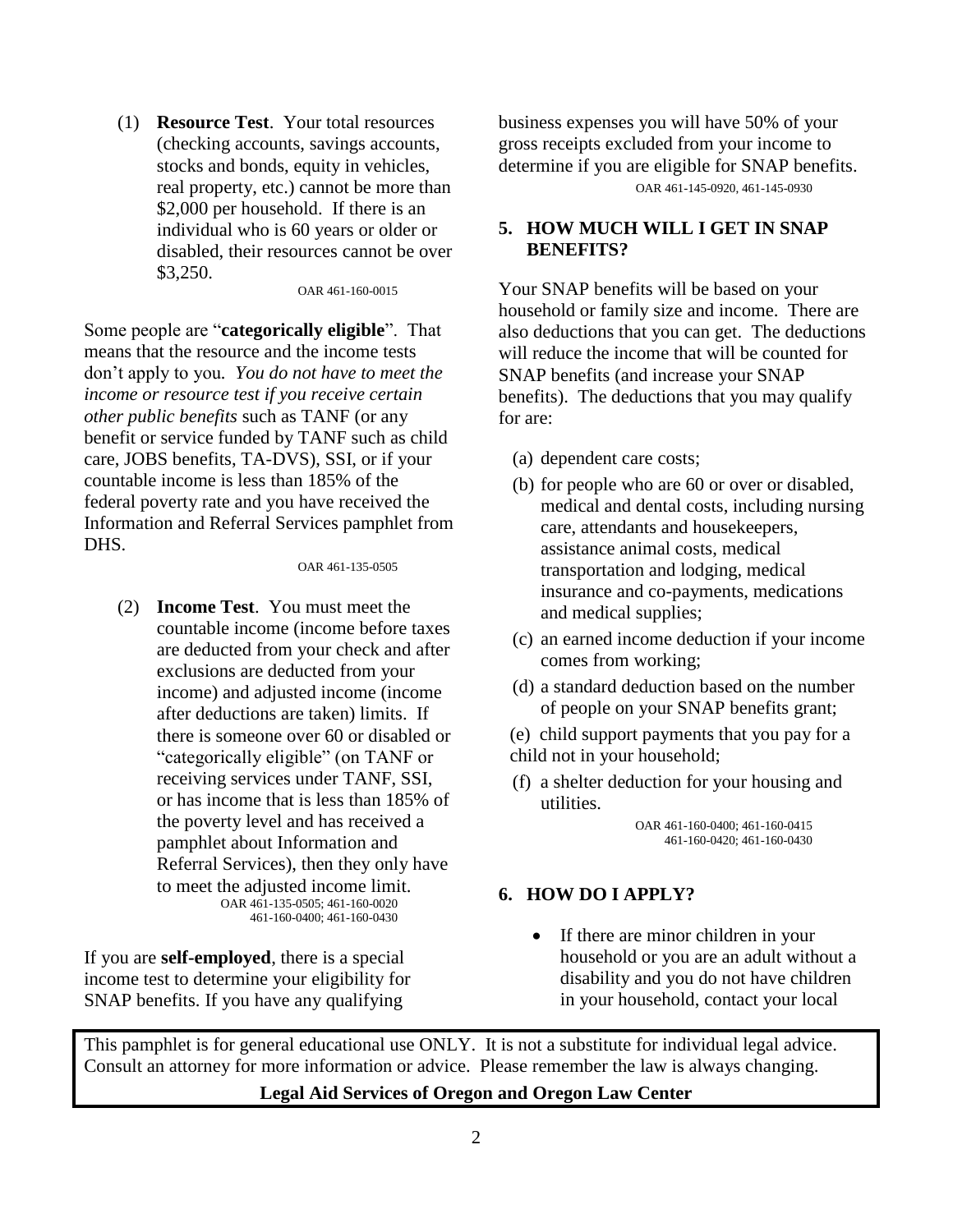Department of Human Services (DHS) office.

• If there are no minor children in the household, and you are elderly or disabled, contact the Aging and People with Disabilities Office.

The agency must issue your SNAP benefits within30 days from the date you submit your application providing you submit the necessary documents to them (i.e., utility bills, rental agreements, proof of income and citizenship, information on resources). If you need SNAP benefits more quickly than that, you should apply for "**expedited**" SNAP benefits. When you first apply for SNAP benefits, and then once each year after that, you will have an interview in the office or by telephone. This interview should be on the day that you apply for benefits. If you cannot have an interview on that day, you can ask for a special appointment. Your caseworker is required to interview you within 20 days from when you apply.

> OAR 461-115-0210; 461-115-0230 Family Services Manual FS B 8

## **7. WHAT ARE THE OTHER ELIGIBILITY REQUIREMENTS FOR SNAP BENEFITS?**

(1) Students If you are 18 or older but under 50 and you are a post-secondary student, and go to school at least half-time, you can only

get SNAP benefits if:

- You are not disabled, and you go to school at least half-time, and:
	- $\triangleright$  you are a student approved for state or federally-funded work-study job and you perform the work unless there's no work-study work available; or
- $\triangleright$  you work at least 20 hours per week including selfemployment if the selfemployment income is at least equal to federal minimum wage multiplied by 20 hours per week; or
- $\triangleright$  you are a student responsible for the care of a child in your home and the child is under age 6 or age 6 through 11 and DHS determines that adequate child care is not available; or
- $\triangleright$  you are a student who is a single adult with the responsibility of caring for a child under 12; or
- $\triangleright$  you are student receiving TANF
- you are a student who is physically or mentally unable to work and you go to school at least half-time; or
- you are a student between 18 and 49 and enrolled in an institution of higher education less than half-time; or
- you participate in an employment training activity through the Workforce Investment Act, a displaced workers program, JOBS, or employer sponsored on-the-job training;

#### OAR 461-135-0570

*If you are a post-secondary student and do not fall into one of the categories listed above, you will not qualify for SNAP benefits. For more information, call the Public Benefits Hotline (1-800-520-5292) or your local Legal Aid office for possible advice or representation. Go to [www.oregonlawhelp.org](http://www.oregonlawhelp.org/) for a directory of legal aid programs.*

This pamphlet is for general educational use ONLY. It is not a substitute for individual legal advice. Consult an attorney for more information or advice. Please remember the law is always changing.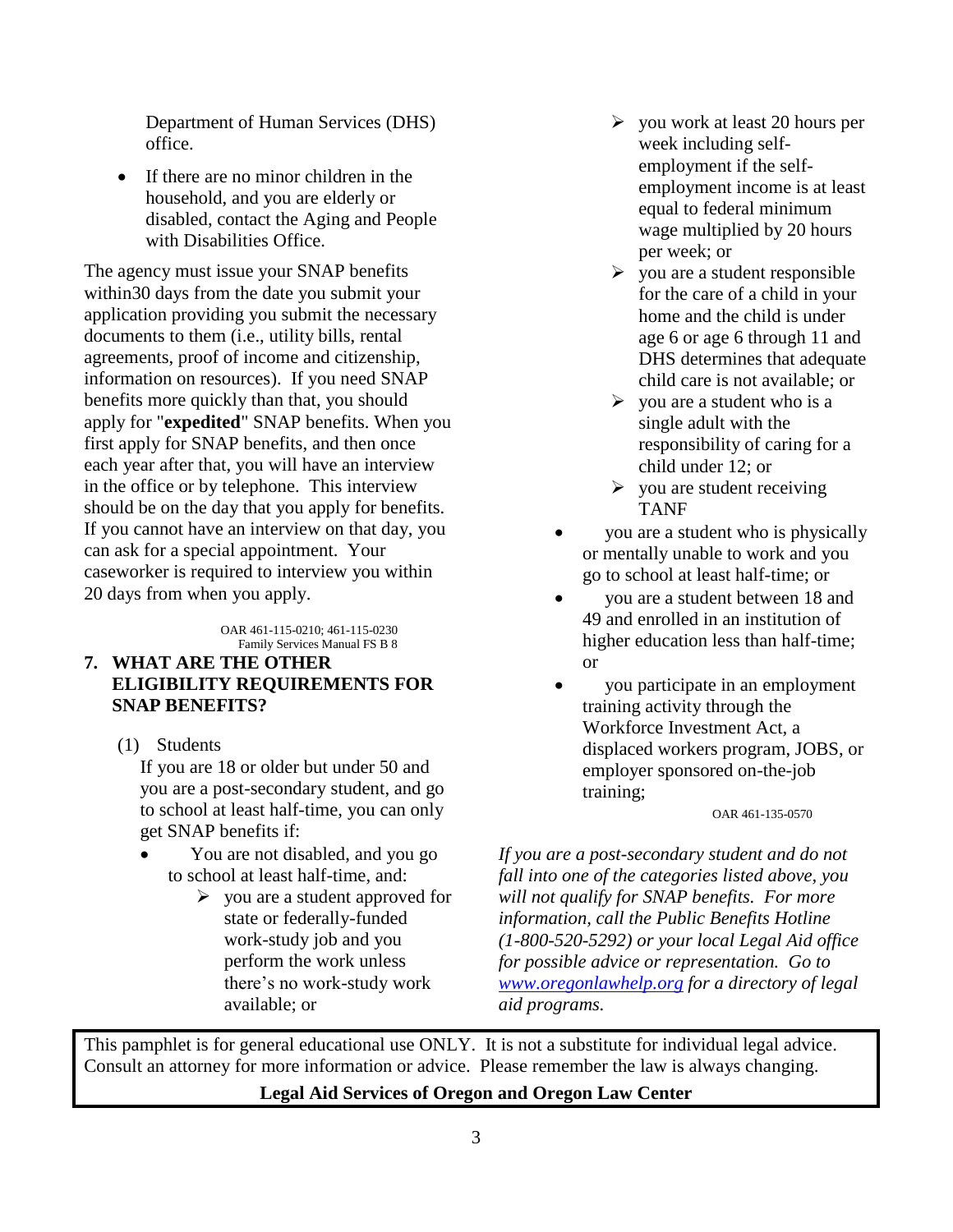- (2) Work Requirements
	- To be eligible and maintain eligibility for SNAP benefits, you must accept offers of employment, even if it is temporary or part-time;
	- You must also maintain employment by not voluntarily reducing your hours below 30 hours per week, not quitting your job within 30 days prior to your application (or any time you receive SNAP benefits), and by not being dismissed for striking while a federal, state, or county employee;
	- If you are not already working, you must lookfor a job or go to job search training classes, and accept job offers;
- (3) You do not have to participate in the OFSET Program (the SNAP work search program) if you:
	- have a disability that prevents you from working;
	- are participating in a drug or alcohol rehabilitation program;
	- are pregnant or responsible for the care of a child under 6 years old or a disabled person;
	- are a student attending high school or a training program or institution of higher learning at least half time;
	- receive unemployment benefits or have applied for them and you are required to register for work through the Employment Department;
- lack adequate child care, transportation or have another serious problem that prevents you from participating in the OFSET Program.
- are in the TANF program. OAR 461-130-0315, 461-135-0521, 461-190-0310

## **8. WHAT IF I APPLY AND I AM DENIED SNAP BENEFITS?**

If the Division denies your SNAP benefits application, they must send you a notice stating the reasons why. If you feel the decision is incorrect, you have 90 days from the date of the notice to request a hearing. In order to have a hearing, can just ask DHS for a hearing, but it is better to fill out and file a hearing request form.

To obtain this form go to your local DHS office and ask the receptionist for a **DHS Form 443 (Administrative Hearing Request)** or get it on the Internet. (Go to [www.dhs.state.or.us.](http://www.dhs.state.or.us/) Click on "Forms" at the top. Then click on "Find a DHS Form." Put in 443 for the number and click on "Search.")

Immediately fill out the form and turn it back in to the receptionist. *Ask the receptionist for a receipt to prove you turned in the form*. To find out about your hearing rights, call the **Public Benefits Hotline (1-800-520-5292)** or your local Legal Aid office for possible advice or representation. Go to [www.oregonlawhelp.org](http://www.oregonlawhelp.org/) for a directory of legal aid programs.

OAR 461-025-0310

## **9. WHAT IF I DISAGREE WITH MY SNAP BENEFITS ALLOTMENT?**

You have a right to request that your worker show you how your SNAP benefits were calculated. You are entitled to certain income

This pamphlet is for general educational use ONLY. It is not a substitute for individual legal advice. Consult an attorney for more information or advice. Please remember the law is always changing.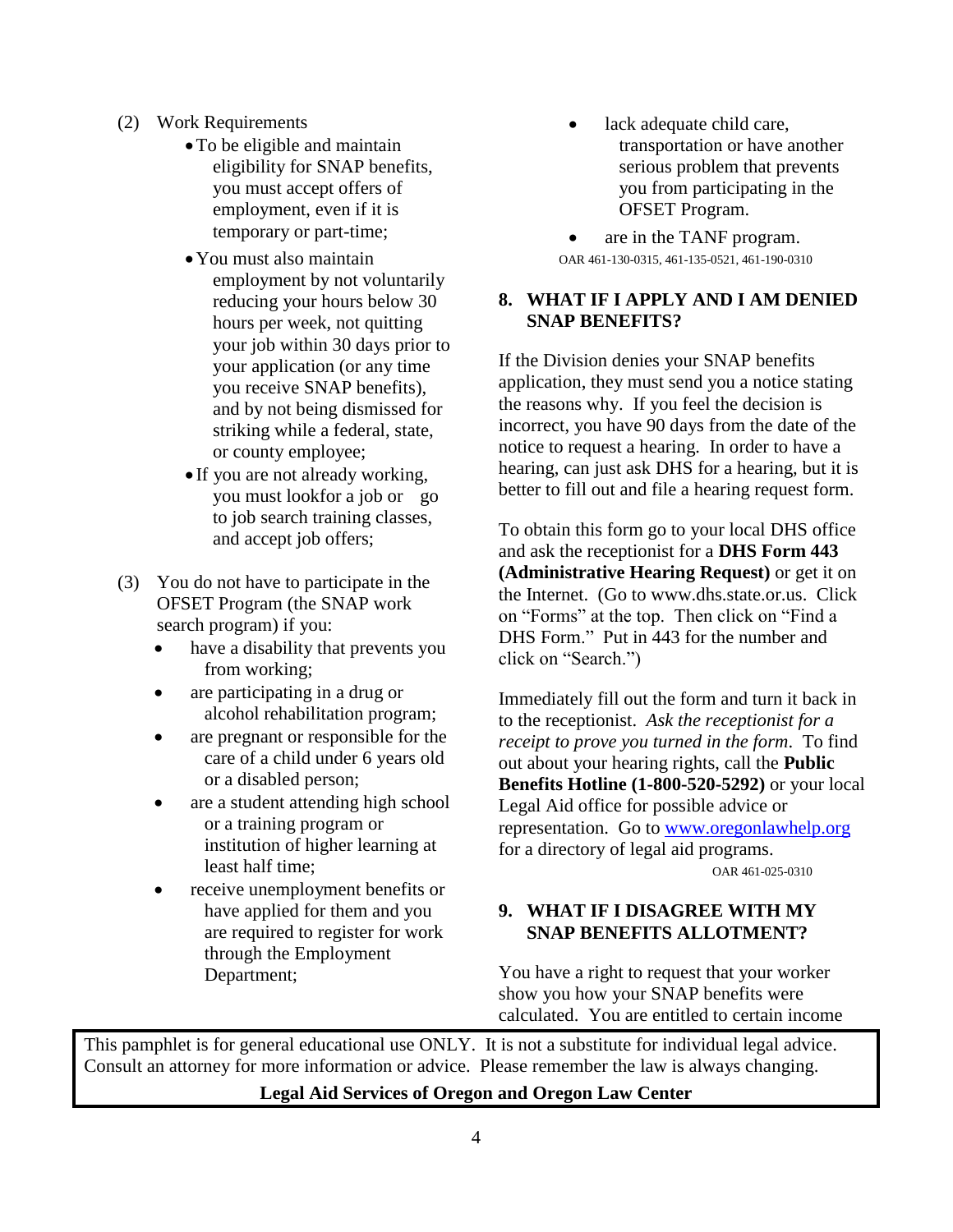deductions for earned income that you report, child care and child support that you pay, and shelter costs. You should ask your worker to provide you with **DHS Form 221 (SNAP Benefits Computation**.) This is a computergenerated form that will show you how the DHS arrived at the allotment. Review this form carefully to determine that all information is correct and that you received the correct deductions. *If you find any errors, notify your worker immediately and request a hearing.*

### **10. HOW DO EBT (OREGON TRAIL) CARDS WORK?**

When you are determined to be eligible for SNAP benefits, you will be sent an EBT card (also called an Oregon Trail Card). The SNAP benefits payment you are eligible to receive will be held in an account for you that can only be accessed with your EBT/Oregon Trail Card using your PIN (Personal Identification Number).

When you buy groceries at major supermarket outlets (Safeway, Fred Meyer, etc.), the check stand computer will automatically separate your food items from your non-food items. You will then slide your EBT/Oregon Trail card through the machine and enter your PIN. The machine will subtract the total amount for the food items purchased from your SNAP benefits account. You will need to keep track of how much you have left in your account.

Some smaller markets may still have to separate your food items from non-food items by hand, but they will still accept your EBT card.

## **11. WHAT IF I HAVE A PROBLEM WITH MY EBT CARD?**

If you have problems with your PIN, accessing your funds, etc., you can call **1-888-997-4447** to discuss your problem. If you have problems with the amount put into your account, refer to section 9 above regarding disagreement with your SNAP benefits allotment.

If you lose your EBT card, call 1-888-997-4447 right away to report that the card is lost. You will have to call another 800 number to get a new card issued. That card will have your remaining benefits on it. If someone uses your card and takes your benefits, DHS will not put the benefits back on the card, so it is important to safeguard your card and your PIN number.

## **12. WHAT CHANGES DO I HAVE TO REPORT TO DHS?**

Some changes must be reported when they happen. Other changes must be reported in the  $6<sup>th</sup>$  month of your SNAP grant when you file your "Interim Change Report." The changes that you must report depend on the reporting system you are in. You should ask your worker about your reporting requirements and make sure you understand them.

Most people are in the "Simplified Reporting System" and must only report a change in income that brings you over the income limit for the SNAP program. That must be reported by the  $10<sup>th</sup>$  day after the month that your income goes up.

But, there are some changes that you should report because it will help you to get more benefits. Your SNAP benefits are based on your income and certain expenses, so if your income goes down, or your countable expenses go up, you can get more SNAP benefits. The countable expenses that you should report are an increase in your housing expenses, or you start paying

This pamphlet is for general educational use ONLY. It is not a substitute for individual legal advice. Consult an attorney for more information or advice. Please remember the law is always changing.